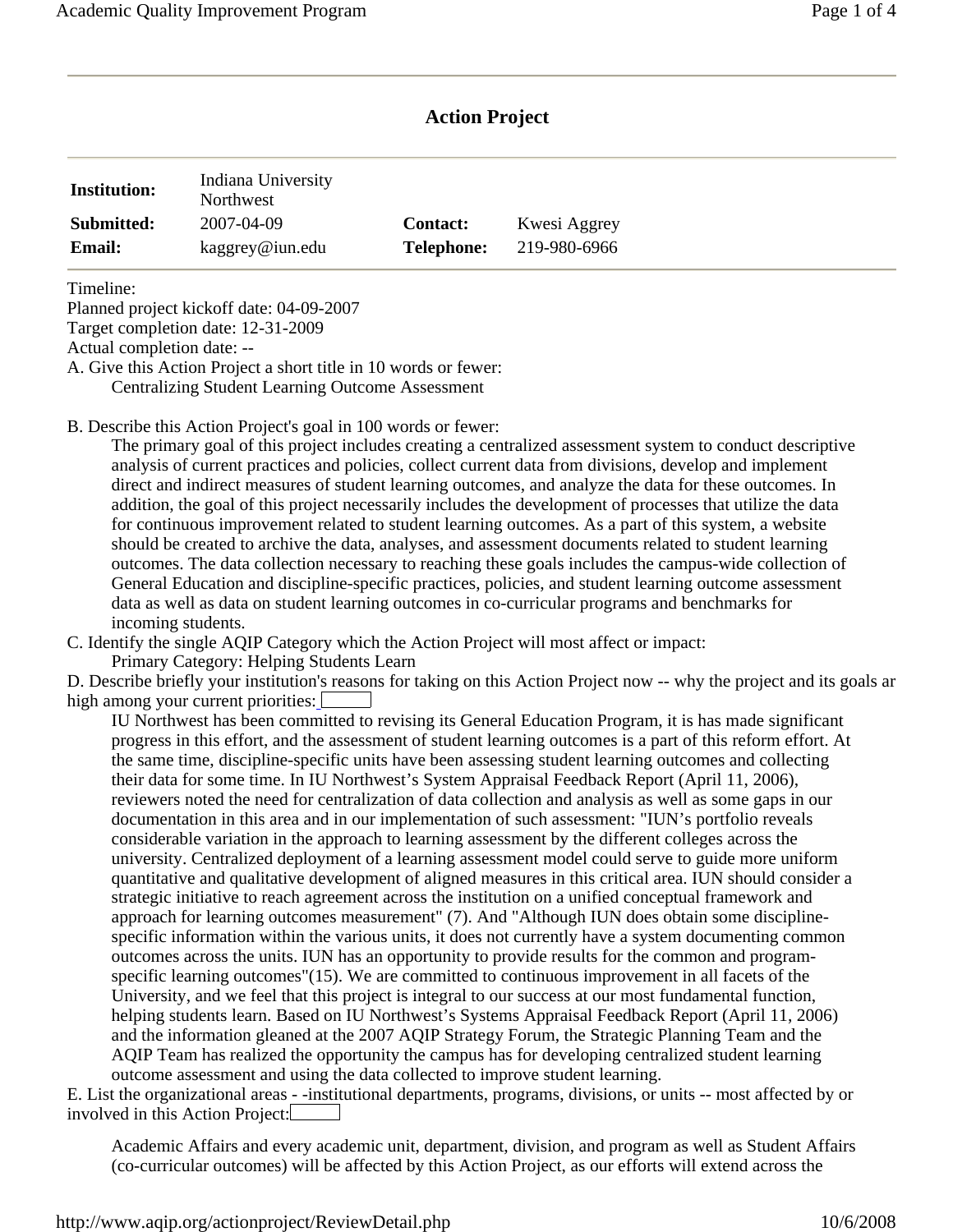campus.

F. Name and describe briefly the key organizational process(es) that you expect this Action Project to change or improve:

This Action Project will change and improve the process of collecting, analyzing, and assessing data related to student learning outcomes.

G. Explain the rationale for the length of time planned for this Action Project (from kickoff to target completion):

• Create a centralized assessment system to conduct descriptive analysis of current practices and policies (2007-09-01), • Create a website to archive the data, analyses, and assessment documents related to student learning outcomes (2007-09-01), • Collect current data from divisions (2007-12-31), • Develop and implement direct and indirect measures of student learning outcomes, collecting and analyzing the data for these outcomes (ongoing; 2008-01-01 to 2009-12-31 and beyond), and • Develop processes that utilize the data for continuous improvement related to student learning outcomes (2009-12-31).

H. Describe how you plan to monitor how successfully your efforts on this Action Project are progressing: We will monitor the campus's progress in terms of the creation of a centralized system and plan for assessing student learning outcomes and the construction of a data and assessment archive.

 success or failure in achieving its goals: I. Describe the overall "outcome" measures or indicators that will tell you whether this Action Project has been a

The outcome measures include • the development of a centralized plan, • the development of a web-based archive, • the implementation of centralized data collection, analysis, and assessment of student learning outcomes, and • the use of this assessment data to continuously improve our efforts to help students learn.

 J. Other information (e.g., publicity, sponsor or champion, etc.): Note: This Action Project was a small component of a retired Action Project that was too broad. In addition, the assessment of student learning outcomes deserved the attention of its own Action Project.

K. Project Leader and contact person:

| <b>Contact Name:</b> | Robin R. Hass Birky, Interim Associate Vice Chancellor for Ac |
|----------------------|---------------------------------------------------------------|
| Email:               | rohass@iun.edu                                                |
| Phone:               | 219-980-7126 Ext.                                             |

# **Annual Update: 2008-09-11**

A. Describe the past year's accomplishments and the current status of this Action Project.

 excellent baseline data as the new General Education Program is implemented. This data can be viewed While we are still in the preliminary stages of developing a culture of assessment, significant progress includes the development of a campus assessment website (www.iun.edu/~caslo/ ), posting of each major academic unit's assessment plan, development of the "Campus Plan for Assessment of Student Learning Outcomes," the first wave of coordinated data collection, the development of a reporting template, and the temporary placement of a faculty member in the position of Assessment Coordinator (with a course release) until the campus can permanently fill this full-time position. The first wave of data will be reported broadly in the Fall of 2008 with the expectation that necessary targets for improvement be identified based on the results. Another major accomplishment (made possible after the establishment of the Office of Institutional Research) has been the analysis of the NSSE data from the years 2004-2006 in the context of the newly approved General Education Principles. This will serve as at http://www.iun.edu/~oir/nsse/gened\_principles.shtml .

# *Review (09-30-08):*

IUN continues to make considerable progress towards developing a culture of assessment and continuous improvement. Establishment of a part time Assessment Coordinator position and Office of Institutional Research demonstrate the institution's commitment and willingness to create a centralized student learning outcome assessment system. Significant progress is also demonstrated through the development of a reporting template and the first coordinated data collection to be reported to the campus community this fall. The Office of Institutional Research, Assessment Coordinator and the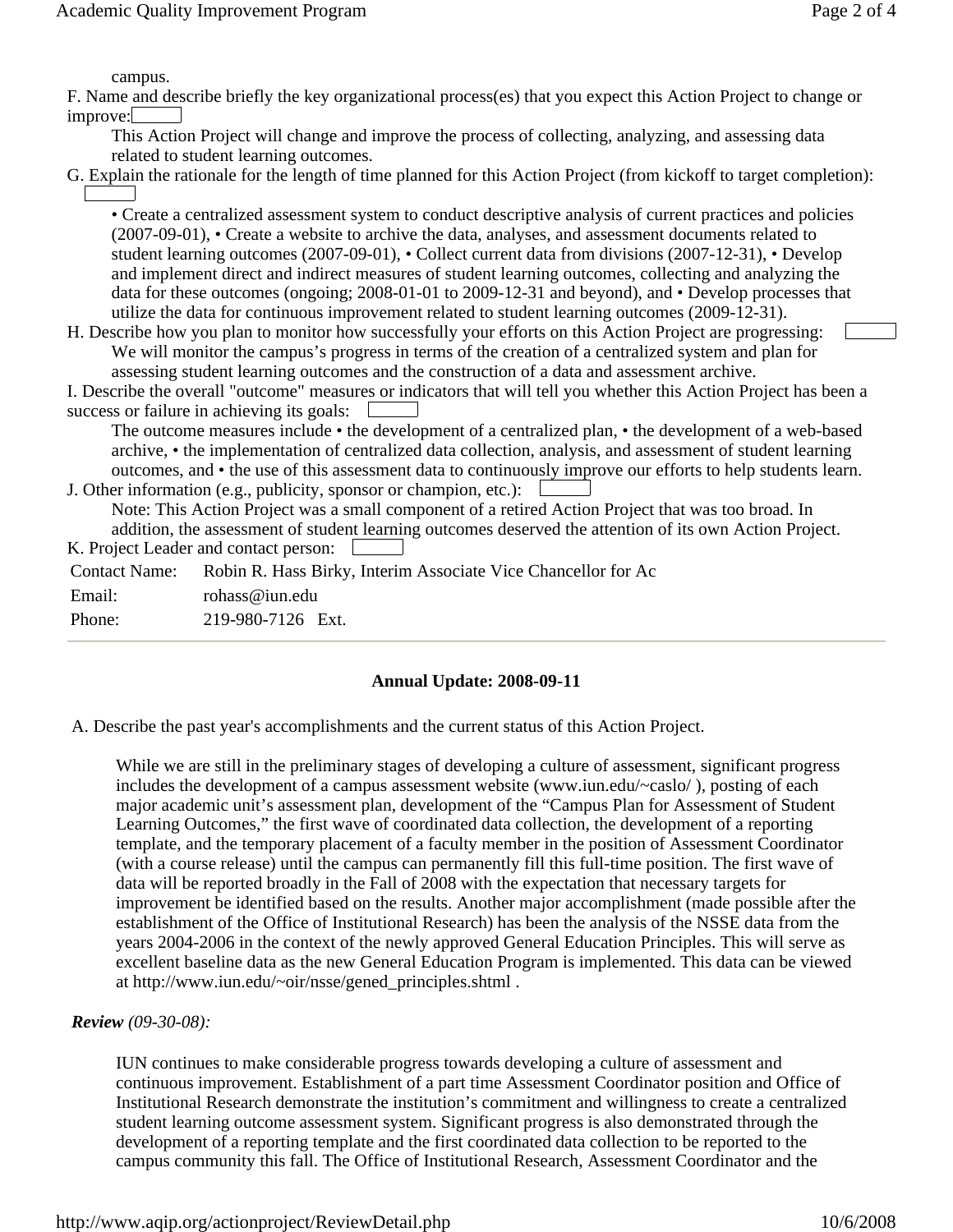Office of Academic Affairs will need to work collaboratively to collect and analyze data as well as set targets for improvement to continue to move the action project forward. Development of a campus assessment website, posting of each academic unit's assessment plan and development of the "Campus Plan for Assessment of Student Learning Outcomes" also aligns with Category 7: Measuring Effectiveness and Category 8: Planning Continuous Improvement.

B. Describe how the institution involved people in work on this Action Project.

The Office of Academic Affairs has provided funding for faculty development activities (attendance of faculty at the Assessment Institute at IUPUI each year, sponsoring a national speaker on assessment of writing on campus), has invested in a part time Assessment Coordinator, and has played an advisory role in the development of the Campus Plan for Assessment of Student Learning Outcomes. The campus funded the positions of Associate Dean of the College of Arts and Sciences and Associate Dean of the College of Health and Human Services, both of whom have coordination/oversight responsibility related to student learning outcome assessment in their respective units. Additionally, the creation of the campus assessment website (www.iun.edu/~caslo/ ) has increased the visibility of assessment activities and progress, and is beginning to serve as a resource for faculty for assessment-related information, information related to timelines, as well as a repository for assessment data where it will be available for use by faculty for curricular and instructional improvement efforts and initiatives.

#### *Review (09-30-08):*

IUN administration continues to demonstrate its commitment to developing a culture of assessment by funding faculty development activities such as faculty attendance at the Assessment Institute at IUPUI each year, investing in a part-time Assessment Coordinator, and establishing the Associate Dean of the College of Arts and Sciences and Associate Dean of the College of Health and Human Sciences positions. The campus assessment website is serving as a resource for faculty for assessment-related information and may encourage faculty to become more involved in assessment activities and initiatives. It is unclear if the taskforce commissioned by the Strategic Planning Team is still active. Continuation of the taskforce may provide for additional opportunities for employee involvement and dissemination of action project activities and accomplishments. It is also unclear how involved the General Education/Assessment Committee of the Faculty Organization has been in the project to date.

C. Describe your planned next steps for this Action Project.

The first wave of assessment data is being collected and analyzed and will be reported this fall (2008). A next major step is to refine the campus-wide process for continuous improvement related to student learning outcomes, particularly as it relates to outcomes of general education. The General Education/Assessment Committee of the Faculty Organization will play a big role in refining this process, implementing assessment priorities, and suggesting improvement initiatives. A more specific "next step" also includes the 2009 administration of the National Survey of Student Engagement (NSSE) to students as part of a regular 3-year cycle of administration.

#### *Review (09-30-08):*

Gaining faculty buy-in is critical for successful development and implementation of any assessment system. IUN acknowledges the critical role of the General Education/Assessment Committee of the Faculty Organization in gaining faculty support, refining the process, implementing assessment priorities and suggesting improvement initiatives. If the General Education/Assessment Committee has not been actively involved in the various activities of the action project, it is imperative that it become engaged immediately. Administering the National Survey of Student Engagement in 2009 will provide an opportunity to benchmark student responses to level of academic challenge, active and collaborative learning, and student – faculty interaction with other similar institutions as well as measure improvement from the last NSSE survey that was conducted three years earlier.

D. Describe any "effective practice(s)" that resulted from your work on this Action Project.

The Barbra Walvoord approach and advice of "not re-inventing the wheel" has certainly been helpful in increasing acceptance by faculty of the necessity and utility of a centralized approach to learning outcome assessment. Ensuring that each academic unit has a person, position, and/or structure in place